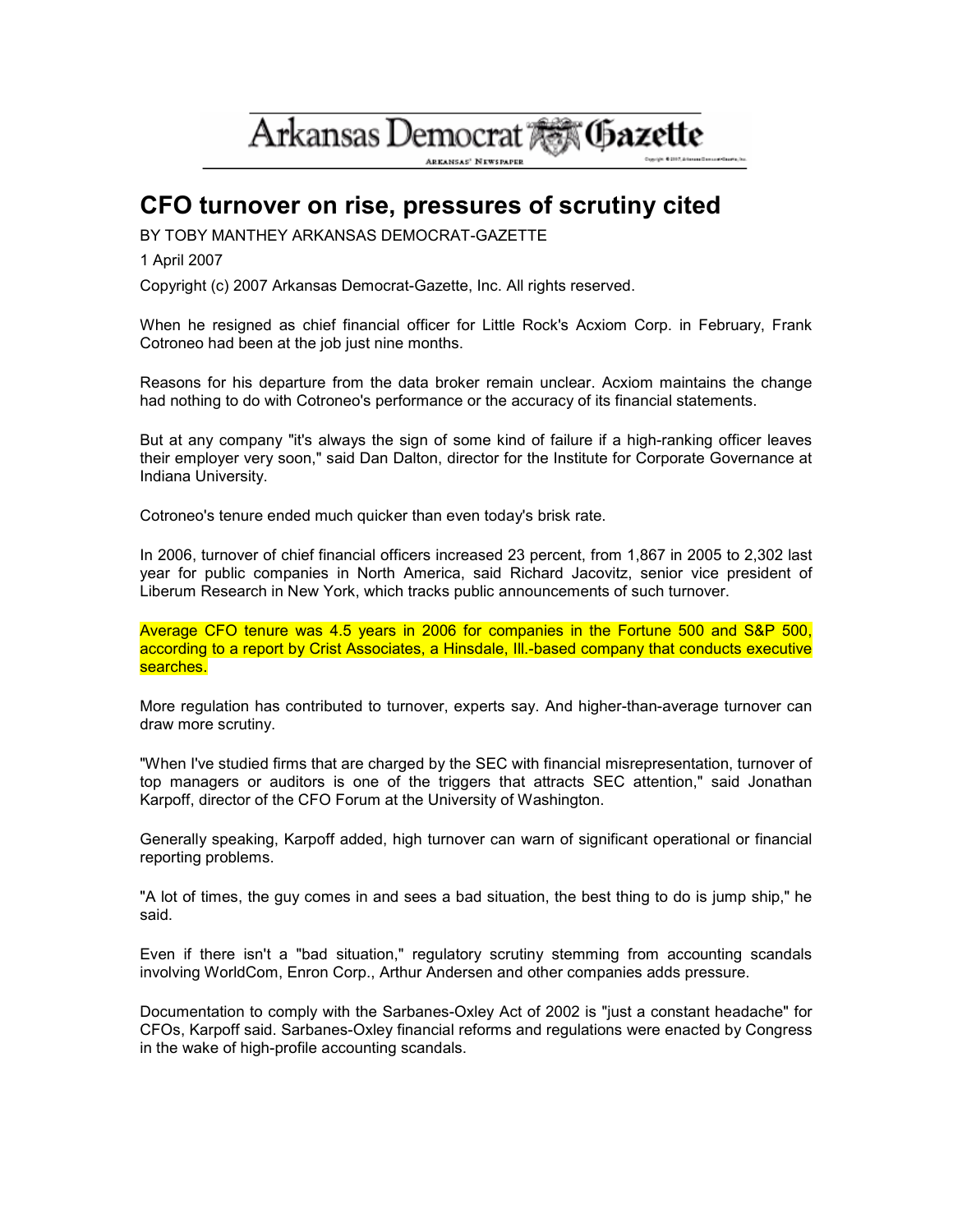Also adding to turnover are the increased independence of corporate boards, growing activism by shareholders, more complexity in the job, and more competition on domestic and international fronts, according to a Liberum report.

And when one company loses a CFO, Dalton said, that creates a domino effect at other companies, because he must be replaced.

More than ever, those companies aren't looking for just any CFO.

"As companies go through situations such as private equity firms knocking at their door to buy them, there are skill sets inherent in different CFOs that are more attractive," said Scott Simmons, vice president at Crist Associates.

When Delphi Corp. sought a new CFO in 2005, it needed someone who had experience "in really ugly situations, who can turn things around," Simmons said. Former CFO Alan Dawes had left the company when about \$200 million in overstated cash flow from operations and other financial inaccuracies were found.

Other firms want officers with specialties in acquisitions and mergers or strong skills at solving balance sheet problems. Once such a problem is corrected, the company will likely need an officer with different skills, Simmons said.

### FIVE FOR ACXIOM

Acxiom, which has had five CFOs in the past seven years, has faced most pressures cited in the Liberum report, such as increased complexity in its business and international competition. For example, the company is expanding from its core specialty of financial services into industries such as risk management and has offices in at least 10 countries.

It also recently faced shareholder activism and pressure on its financial leadership from its largest shareholder, ValueAct Capital, in a proxy fight that ended amicably in August.

During the conflict, ValueAct's managing partner, Jeff Ubben, now an Acxiom board member, attacked the "complete lack of financial sophistication" at Acxiom and called for expertise from outside the company. At one point, Ubben said a broken promise by chief executive Charles Morgan to hire a CFO from outside the company to replace Rodger Kline was a reason for the takeover bid. Morgan at the time denied making such an agreement.

Ubben attributed the hiring of Cotroneo, former CFO at H&R Block and MasterCard International, to pressure from ValueAct. But with Ubben now on Acxiom's board, the company's interim chief financial officer duties once again have fallen to Kline. Hired by Acxiom in 1973, he has become almost a default CFO, returning to the role three times since 1991.

Ubben and Cotroneo did not return calls for comment for this article.

Kline said ValueAct, a San Francisco-based hedge fund, has been "cooperative and positive" throughout Cotroneo's departure, helping Acxiom identify candidates in its current hunt for the next CFO.

Acxiom hasn't faced more scrutiny from regulators, investors or Acxiom's audit firm because of the recent CFO change, Kline said.

"With me stepping back in, the continuity was there."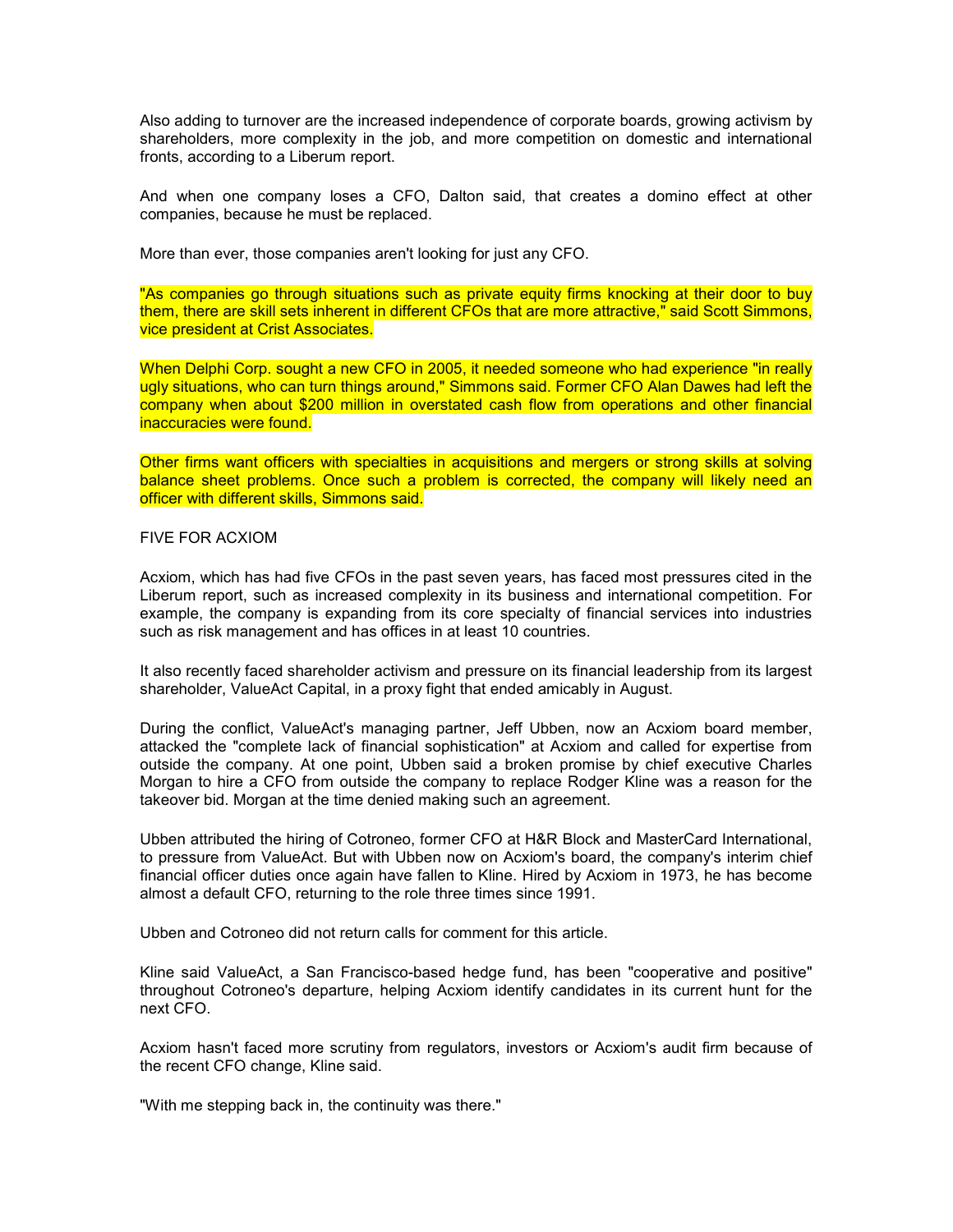## A CHANGING JOB

Fundamental changes for CFOs have included a 2002 requirement to personally certify financial information for quarterly and annual reports.

"So you're going to be CFO of Dow Chemical, for sake of argument," Dalton said. "Well, Dow chemical does business in [about 175] countries. And yet you're going to sign a document sooner or later attesting not only to the risk, and your plans against risk, the financials and whatnot for your U.S. operations, but you're going to do it for South Africa, Asia" and dozens of other countries.

"If you think of that for a second, what the hell does that even mean?" Dalton said. "A blanket attestation with your name on it to that effect is pretty risky, isn't it?" Sarbanes-Oxley compliance alone sucks up about 15 percent of Kline's time, up to 10 percent of Bryan Nichols' workdays at Arkansas Heart Hospital in Little Rock, and about 5 percent of the time Richard Galanti invests as chief financial officer for Costco Wholesale Corp.

While that time may appear small, Galanti said it's "additive." "None of us works 40 hoursa-week jobs," he said. "At the end of the day, you're still doing all the things you did before." Downplaying the time and effort going into following Sarbanes is easy, Karpoff said, because companies in recent years have structured their "internal controls" to comply. Controls include steps to ensure accurate accounting such as audit procedures and limits to things like which employees have access to information or the ability to spend the firm's money.

"It was a huge change," Karpoff said. "Over time, the types of changes it has mandated will appear to most observers to be just a part of what it takes to be in business." Nichols at Arkansas Heart Hospital, part of the publicly traded Medcath Corp. of Charlotte, N.C., must juggle Sarbanes regulations with recent Medicare changes.

"Now if you don't meet quality standards, they can actually reduce your payment," Nichols said.

Activities such as attending meetings with the nursing staff to emphasize the accurate documentation of medical procedures, therefore, have become important parts of Nichols' job.

"You have to document what you're doing, procedure-wise, and if you don't document correctly, then you can't bill correctly," Nichols said.

Another drain on CFO time is staying abreast of new financial reporting literature apart from Sarbanes - changes in accounting rules by the Financial Accounting Standards Board and interpretations of the rules by the U.S. Securities and Exchange Commission. In the late 1980s, Acxiom's Kline expected such changes about once a year.

"In today's environment, there are new pronouncements coming out almost monthly, certainly several of them every quarter," Kline said. "Hopefully, that pace of change will slacken in the near future, but it's been very hefty in the last few years."

#### WAYS OF COPING

Karpoff said CFOs cope with the new duties in different ways: by leaving the field, by becoming "nuts-and-bolts" CFOs who focus less on business strategy and more on accounting and regulations or by delegating compliance by hiring a chief accounting officer or other employees.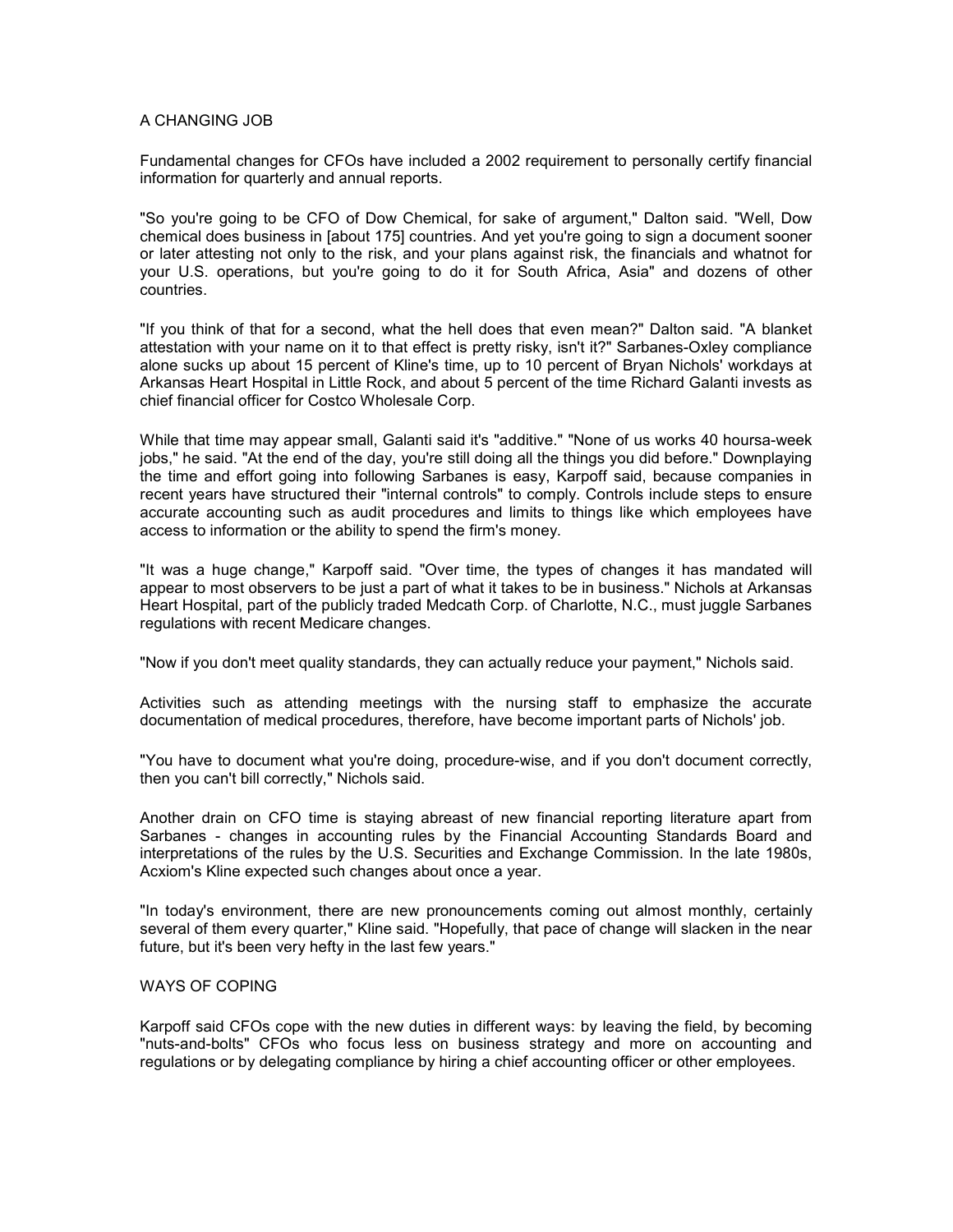Even at a firm as small as Arkansas Heart Hospital, Nichols can delegate many regulatory and number-crunching aspects of his job.

"I have a couple of CPAs here that do an excellent job," Nichols said. "I don't want to get to the point where I'm an accountant, so to speak. I don't want to do that, because I've been there, done that. I do like the strategic role, especially when you talk about growth and ... how do you handle the volume [of patients] and where we're going to invest our dollars and capital. I would much rather play that role." Often, his work consists of reviewing the work of others.

Delegation is a necessity at a firm as large as Costco, whose yearly revenue exceeds \$60 billion. For Sarbanes-Oxley compliance, Galanti estimates at least 50 employees, including himself, were spending more than 20 percent of their time in the 18 months leading up to the company's full compliance in August 2006.

Costco hired workers, including certified public accountants, for its internal audit staff, a department that continues to grow today.

"All of those activities ultimately fall principally under the CFO," Galanti said.

Becoming compliant with Sarbanes-Oxley ultimately cost Costco an estimated \$15 million.

Jacovitz, who monitors CFO turnover, believes the traditional role of such officers will return as more compliance is delegated or handled by information technology systems.

Reports of Sarbanes-Oxley leading to narrower, compliancebased jobs for CFOs ignore an "offsetting trend," Karpoff said - that the profile of such officers is growing at many companies.

A CFO now has liabilities, including federal criminal penalties, for improperly certifying financial statements. And, Karpoff said, the CFO now has a direct line of communication to the audit committee of the board of directors.

#### REASONS FOR LEAVING

While companies such as Acxiom have rapid CFO turnover, it's not always caused by internal problems or changes, like more accounting rules.

Caroline Rook, Acxiom's chief financial officer from June 2000 to October 2002, left the job because she wanted to return to Los Angeles, "to get back to a more cosmopolitan environment that I'm used to." Nichols, of Arkansas Heart Hospital, who has had three jobs since he first became a CFO in 2001, believes his tenure and trajectory are typical for hospital CFOs.

"You're trying to progress in your career, and you'll start in a smaller hospital and gain experience and move to a bigger one and a bigger one," Nichols said. "I've worked at bigger hospitals before I was a CFO, but to become one, I had to move down to a smaller environment." Ambitious CFOs today, Dalton said, will search for troubled companies, opportunities for turnaround to add to their resumes.

"There's going to be a subset of CEOs and CFOs who are going to move from spot to spot because they'll be seduced to do it," Dalton said.

But quicker turnover can upset the market.